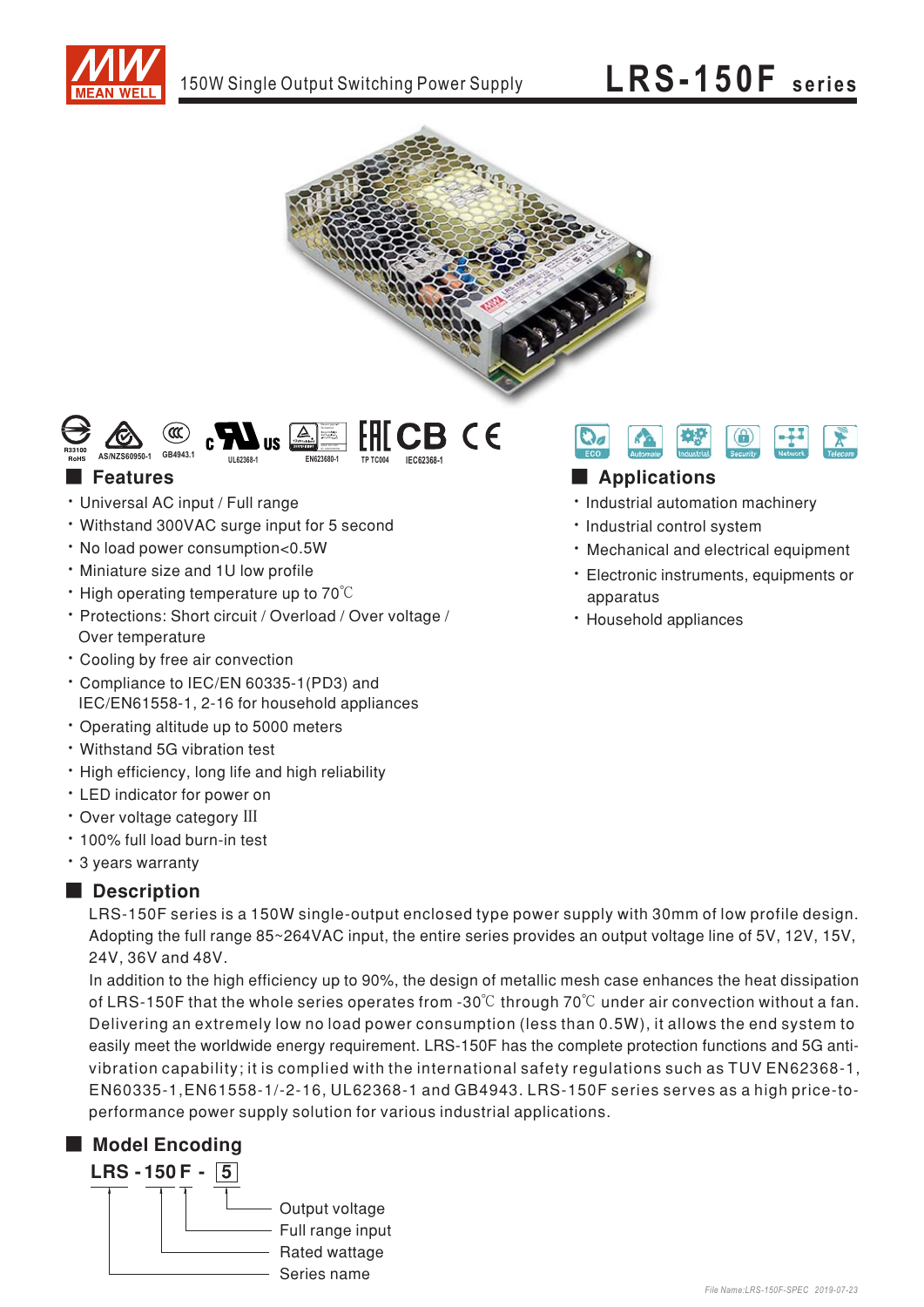

### **SPECIFICATION**

| <b>MODEL</b>           |                                                     | <b>LRS-150F-5</b>                                                                                                                                                                                                                                                                                                                                                                                                                                                                                                                                                                                                                                                                                                                                                                                                                                                                                                                                                                                                                                                                                                                                                                           | LRS-150F-12       | <b>LRS-150F-15</b>  | <b>LRS-150F-24</b> | LRS-150F-36    | LRS-150F-48    |
|------------------------|-----------------------------------------------------|---------------------------------------------------------------------------------------------------------------------------------------------------------------------------------------------------------------------------------------------------------------------------------------------------------------------------------------------------------------------------------------------------------------------------------------------------------------------------------------------------------------------------------------------------------------------------------------------------------------------------------------------------------------------------------------------------------------------------------------------------------------------------------------------------------------------------------------------------------------------------------------------------------------------------------------------------------------------------------------------------------------------------------------------------------------------------------------------------------------------------------------------------------------------------------------------|-------------------|---------------------|--------------------|----------------|----------------|
| <b>OUTPUT</b>          | <b>DC VOLTAGE</b>                                   | 5V                                                                                                                                                                                                                                                                                                                                                                                                                                                                                                                                                                                                                                                                                                                                                                                                                                                                                                                                                                                                                                                                                                                                                                                          | 12V               | 15V                 | <b>24V</b>         | 36V            | 48V            |
|                        | <b>RATED CURRENT</b>                                | 22A                                                                                                                                                                                                                                                                                                                                                                                                                                                                                                                                                                                                                                                                                                                                                                                                                                                                                                                                                                                                                                                                                                                                                                                         | 12.5A             | 10A                 | 6.5A               | 4.3A           | 3.3A           |
|                        | <b>CURRENT RANGE</b>                                | $0 - 22A$                                                                                                                                                                                                                                                                                                                                                                                                                                                                                                                                                                                                                                                                                                                                                                                                                                                                                                                                                                                                                                                                                                                                                                                   | $0 - 12.5A$       | $0 - 10A$           | $0 - 6.5A$         | $0 - 4.3A$     | $0 - 3.3A$     |
|                        | <b>RATED POWER</b>                                  | 110W                                                                                                                                                                                                                                                                                                                                                                                                                                                                                                                                                                                                                                                                                                                                                                                                                                                                                                                                                                                                                                                                                                                                                                                        | 150W              | 150W                | 156W               | 154.8W         | 158.4W         |
|                        | RIPPLE & NOISE (max.) Note.2 100mVp-p               |                                                                                                                                                                                                                                                                                                                                                                                                                                                                                                                                                                                                                                                                                                                                                                                                                                                                                                                                                                                                                                                                                                                                                                                             | 150mVp-p          | $150mVp-p$          | 200mVp-p           | 200mVp-p       | 200mVp-p       |
|                        | <b>VOLTAGE ADJ. RANGE</b>                           | $4.5 - 5.5V$                                                                                                                                                                                                                                                                                                                                                                                                                                                                                                                                                                                                                                                                                                                                                                                                                                                                                                                                                                                                                                                                                                                                                                                | $10.2 - 13.8V$    | $13.5 - 18V$        | $21.6 - 28.8V$     | $32.4 - 39.6V$ | $43.2 - 52.8V$ |
|                        | VOLTAGE TOLERANCE Note.3 $\pm$ 2.0%                 |                                                                                                                                                                                                                                                                                                                                                                                                                                                                                                                                                                                                                                                                                                                                                                                                                                                                                                                                                                                                                                                                                                                                                                                             | ±1.0%             | ±1.0%               | ±1.0%              | ±1.0%          | ±1.0%          |
|                        | LINE REGULATION Note.4 $\pm$ 0.5%                   |                                                                                                                                                                                                                                                                                                                                                                                                                                                                                                                                                                                                                                                                                                                                                                                                                                                                                                                                                                                                                                                                                                                                                                                             | $\pm 0.5\%$       | $\pm$ 0.5%          | ±0.5%              | $\pm 0.5\%$    | $\pm 0.5\%$    |
|                        | <b>LOAD REGULATION Note.5 <math>\pm</math> 1.0%</b> |                                                                                                                                                                                                                                                                                                                                                                                                                                                                                                                                                                                                                                                                                                                                                                                                                                                                                                                                                                                                                                                                                                                                                                                             | ±0.5%             | ±0.5%               | ±0.5%              | ±0.5%          | ±0.5%          |
|                        | <b>SETUP, RISE TIME</b>                             | 500ms, 30ms/230VAC<br>500ms, 30ms/115VAC at full load                                                                                                                                                                                                                                                                                                                                                                                                                                                                                                                                                                                                                                                                                                                                                                                                                                                                                                                                                                                                                                                                                                                                       |                   |                     |                    |                |                |
|                        | <b>HOLD UP TIME (Typ.)</b>                          | 16ms/230VAC<br>12ms/115VAC at full load                                                                                                                                                                                                                                                                                                                                                                                                                                                                                                                                                                                                                                                                                                                                                                                                                                                                                                                                                                                                                                                                                                                                                     |                   |                     |                    |                |                |
| <b>INPUT</b>           | <b>VOLTAGE RANGE</b>                                | $85 - 264$ VAC<br>$120 - 370$ VDC                                                                                                                                                                                                                                                                                                                                                                                                                                                                                                                                                                                                                                                                                                                                                                                                                                                                                                                                                                                                                                                                                                                                                           |                   |                     |                    |                |                |
|                        | <b>FREQUENCY RANGE</b>                              | $47 \sim 63$ Hz                                                                                                                                                                                                                                                                                                                                                                                                                                                                                                                                                                                                                                                                                                                                                                                                                                                                                                                                                                                                                                                                                                                                                                             |                   |                     |                    |                |                |
|                        | <b>EFFICIENCY (Typ.)</b>                            | 85%                                                                                                                                                                                                                                                                                                                                                                                                                                                                                                                                                                                                                                                                                                                                                                                                                                                                                                                                                                                                                                                                                                                                                                                         | 87.5%             | 89%                 | 89%                | 89%            | 90%            |
|                        | <b>AC CURRENT (Typ.)</b>                            | 3A/115VAC                                                                                                                                                                                                                                                                                                                                                                                                                                                                                                                                                                                                                                                                                                                                                                                                                                                                                                                                                                                                                                                                                                                                                                                   | 1.7A/230VAC       |                     |                    |                |                |
|                        | <b>INRUSH CURRENT (Typ.)</b>                        | COLD STAR 60A/230VAC                                                                                                                                                                                                                                                                                                                                                                                                                                                                                                                                                                                                                                                                                                                                                                                                                                                                                                                                                                                                                                                                                                                                                                        |                   |                     |                    |                |                |
|                        | <b>LEAKAGE CURRENT</b>                              | <0.75mA / 240VAC                                                                                                                                                                                                                                                                                                                                                                                                                                                                                                                                                                                                                                                                                                                                                                                                                                                                                                                                                                                                                                                                                                                                                                            |                   |                     |                    |                |                |
|                        |                                                     | 110 $\sim$ 140% rated output power                                                                                                                                                                                                                                                                                                                                                                                                                                                                                                                                                                                                                                                                                                                                                                                                                                                                                                                                                                                                                                                                                                                                                          |                   |                     |                    |                |                |
| <b>PROTECTION</b>      | <b>OVER LOAD</b>                                    | Protection type : Hiccup mode, recovers automatically after fault condition is removed                                                                                                                                                                                                                                                                                                                                                                                                                                                                                                                                                                                                                                                                                                                                                                                                                                                                                                                                                                                                                                                                                                      |                   |                     |                    |                |                |
|                        | <b>OVER VOLTAGE</b>                                 | $5.75 - 6.75V$                                                                                                                                                                                                                                                                                                                                                                                                                                                                                                                                                                                                                                                                                                                                                                                                                                                                                                                                                                                                                                                                                                                                                                              | $13.8 \sim 16.2V$ | $18.75 \sim 21.75V$ | $28.8 - 33.6V$     | $41.4 - 48.6V$ | $55.2 - 64.8V$ |
|                        |                                                     |                                                                                                                                                                                                                                                                                                                                                                                                                                                                                                                                                                                                                                                                                                                                                                                                                                                                                                                                                                                                                                                                                                                                                                                             |                   |                     |                    |                |                |
|                        |                                                     | Protection type : Shut down o/p voltage, re-power on to recover                                                                                                                                                                                                                                                                                                                                                                                                                                                                                                                                                                                                                                                                                                                                                                                                                                                                                                                                                                                                                                                                                                                             |                   |                     |                    |                |                |
|                        | <b>OVER TEMPERATURE</b>                             | Shut down o/p voltage, re-power on to recover                                                                                                                                                                                                                                                                                                                                                                                                                                                                                                                                                                                                                                                                                                                                                                                                                                                                                                                                                                                                                                                                                                                                               |                   |                     |                    |                |                |
| <b>ENVIRONMENT</b>     | <b>WORKING TEMP.</b>                                | $-30 \sim +70^{\circ}$ (Refer to "Derating Curve")<br>$20 \sim 90\%$ RH non-condensing                                                                                                                                                                                                                                                                                                                                                                                                                                                                                                                                                                                                                                                                                                                                                                                                                                                                                                                                                                                                                                                                                                      |                   |                     |                    |                |                |
|                        | <b>WORKING HUMIDITY</b>                             |                                                                                                                                                                                                                                                                                                                                                                                                                                                                                                                                                                                                                                                                                                                                                                                                                                                                                                                                                                                                                                                                                                                                                                                             |                   |                     |                    |                |                |
|                        | <b>STORAGE TEMP., HUMIDITY</b>                      | $-40 \sim +85^{\circ}$ C, 10 ~ 95% RH non-condensing                                                                                                                                                                                                                                                                                                                                                                                                                                                                                                                                                                                                                                                                                                                                                                                                                                                                                                                                                                                                                                                                                                                                        |                   |                     |                    |                |                |
|                        | <b>TEMP. COEFFICIENT</b>                            | $\pm$ 0.03%/°C (0 ~ 50°C)                                                                                                                                                                                                                                                                                                                                                                                                                                                                                                                                                                                                                                                                                                                                                                                                                                                                                                                                                                                                                                                                                                                                                                   |                   |                     |                    |                |                |
|                        | <b>VIBRATION</b>                                    | $10 \sim 500$ Hz, 5G 10min./1cycle, 60min. each along X, Y, Z axes                                                                                                                                                                                                                                                                                                                                                                                                                                                                                                                                                                                                                                                                                                                                                                                                                                                                                                                                                                                                                                                                                                                          |                   |                     |                    |                |                |
|                        | <b>OVER VOLTAGE CATEGORY</b>                        | III; Compliance to EN61558, EN50178, EN60664-1, EN62477-1; altitude up to 2000 meters                                                                                                                                                                                                                                                                                                                                                                                                                                                                                                                                                                                                                                                                                                                                                                                                                                                                                                                                                                                                                                                                                                       |                   |                     |                    |                |                |
| <b>EMC</b><br>(Note 7) | <b>SAFETY STANDARDS</b>                             | UL62368-1, TUV EN62368-1, EN60335-1, EN61558-1/-2-16, CCC GB4943.1, BSMI CNS14336-1,<br>EAC TP TC004, AS/NZS 60950.1(by CB) approved                                                                                                                                                                                                                                                                                                                                                                                                                                                                                                                                                                                                                                                                                                                                                                                                                                                                                                                                                                                                                                                        |                   |                     |                    |                |                |
|                        | <b>SAFETY &amp; WITHSTAND VOLTAGE</b>               | I/P-O/P:4KVAC I/P-FG:2KVAC O/P-FG:1.25KVAC                                                                                                                                                                                                                                                                                                                                                                                                                                                                                                                                                                                                                                                                                                                                                                                                                                                                                                                                                                                                                                                                                                                                                  |                   |                     |                    |                |                |
|                        | <b>ISOLATION RESISTANCE</b>                         | I/P-O/P, I/P-FG, O/P-FG:100M Ohms / 500VDC / 25°C/70% RH                                                                                                                                                                                                                                                                                                                                                                                                                                                                                                                                                                                                                                                                                                                                                                                                                                                                                                                                                                                                                                                                                                                                    |                   |                     |                    |                |                |
|                        | <b>EMC EMISSION</b>                                 | Compliance to EN55032 (CISPR32) Class B, EN55014, EN61000-3-2 Class A(≤80% Load),EN61000-3-3,<br>GB/T 9254, BSMI CNS13438, EAC TP TC 020                                                                                                                                                                                                                                                                                                                                                                                                                                                                                                                                                                                                                                                                                                                                                                                                                                                                                                                                                                                                                                                    |                   |                     |                    |                |                |
|                        | <b>EMC IMMUNITY</b>                                 | Compliance to EN61000-4-2,3,4,5,6,8,11, EN61000-6-2 (EN50082-2), heavy industry level, criteria A, EAC TP TC 020                                                                                                                                                                                                                                                                                                                                                                                                                                                                                                                                                                                                                                                                                                                                                                                                                                                                                                                                                                                                                                                                            |                   |                     |                    |                |                |
| <b>OTHERS</b>          | <b>MTBF</b>                                         | MIL-HDBK-217F $(25^{\circ}C)$<br>648.6K hrs min.                                                                                                                                                                                                                                                                                                                                                                                                                                                                                                                                                                                                                                                                                                                                                                                                                                                                                                                                                                                                                                                                                                                                            |                   |                     |                    |                |                |
|                        | <b>DIMENSION</b>                                    | 159*97*30mm (L*W*H)                                                                                                                                                                                                                                                                                                                                                                                                                                                                                                                                                                                                                                                                                                                                                                                                                                                                                                                                                                                                                                                                                                                                                                         |                   |                     |                    |                |                |
|                        | <b>PACKING</b>                                      | 0.48Kg; 30pcs/15.4Kg/0.75CUFT                                                                                                                                                                                                                                                                                                                                                                                                                                                                                                                                                                                                                                                                                                                                                                                                                                                                                                                                                                                                                                                                                                                                                               |                   |                     |                    |                |                |
| <b>NOTE</b>            | time.<br>(as available on http://www.meanwell.com)  | 1. All parameters NOT specially mentioned are measured at 230VAC input, rated load and 25 <sup>°</sup> C of ambient temperature.<br>2. Ripple & noise are measured at 20MHz of bandwidth by using a 12" twisted pair-wire terminated with a 0.1uf & 47uf parallel capacitor.<br>3. Tolerance: includes set up tolerance, line regulation and load regulation.<br>4. Line regulation is measured from low line to high line at rated load.<br>5. Load regulation is measured from 0% to 100% rated load.<br>6. Length of set up time is measured at cold first start. Turning ON/OFF the power supply very quickly may lead to increase of the set up<br>9. The power supply is considered a component which will be installed into a final equipment. All the EMC tests are been executed by<br>mounting the unit on a 360mm*360mm metal plate with 1mm of thickness. The final equipment must be re-confirmed that it still meets<br>EMC directives. For guidance on how to perform these EMC tests, please refer to "EMI testing of component power supplies."<br>8. The ambient temperature derating of $5^{\circ}$ /1000m is needed for operating altitude greater than 2000m (6500ft). |                   |                     |                    |                |                |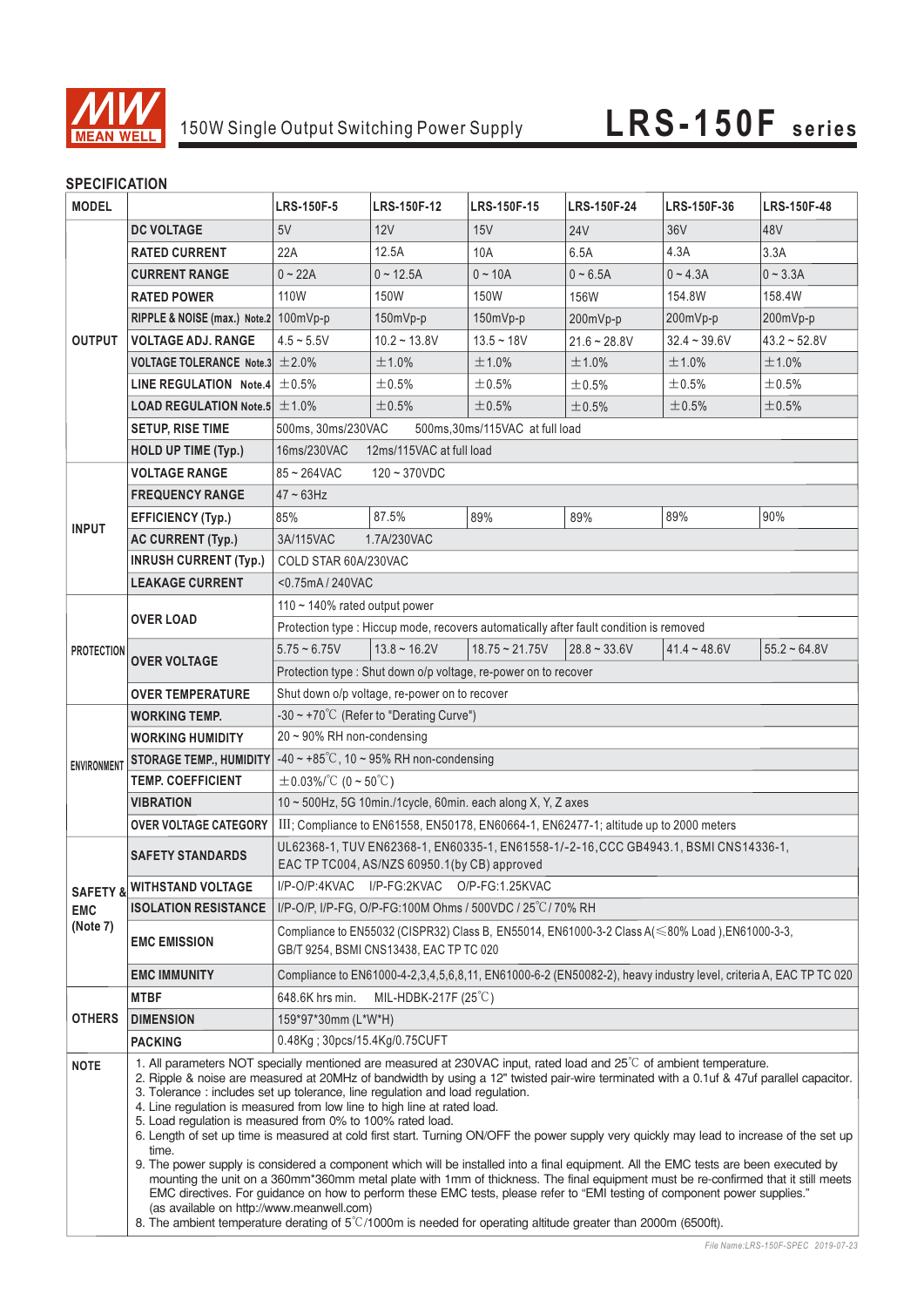

## 150W Single Output Switching Power Supply **LRS-150F series**